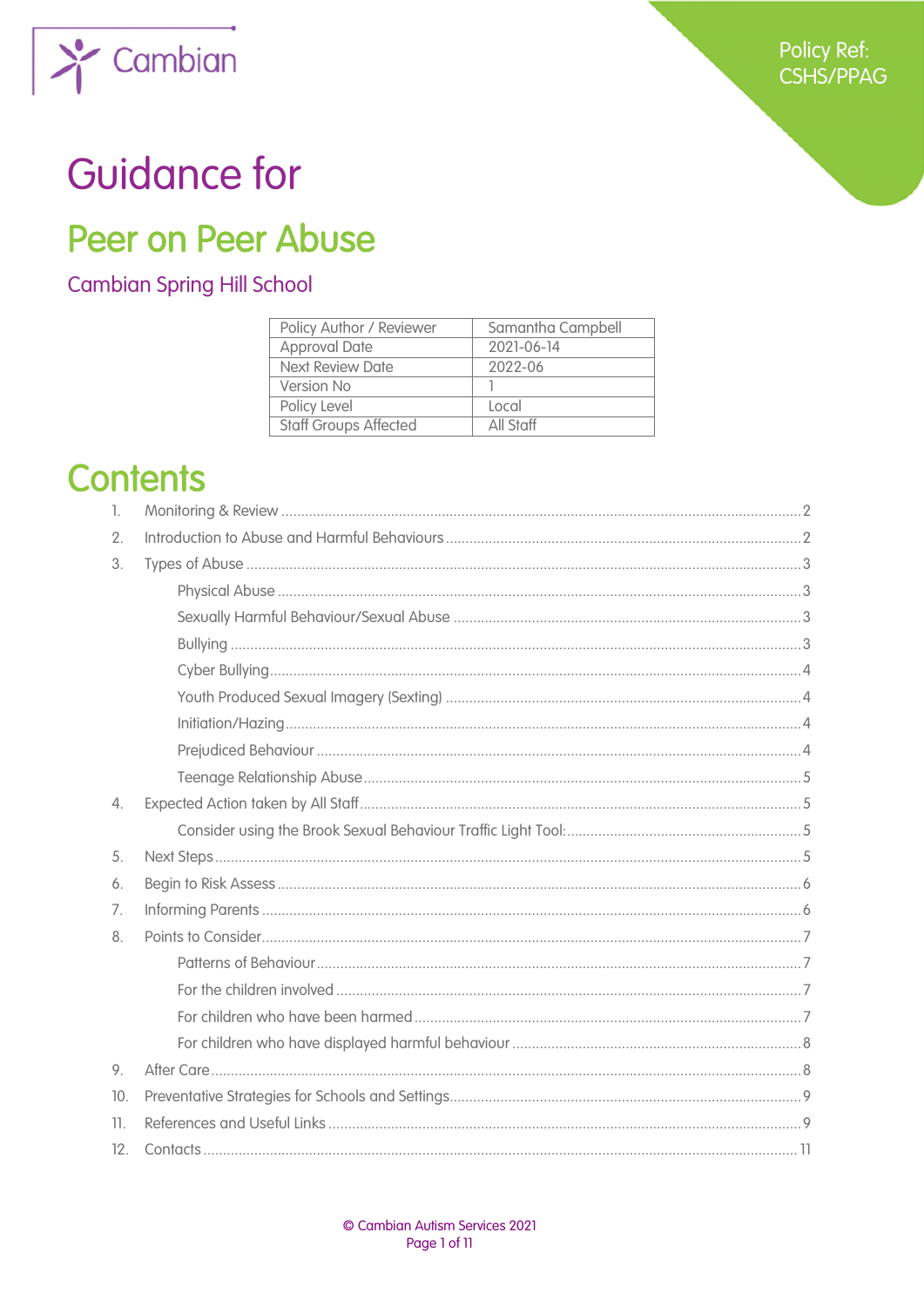

#### <span id="page-1-0"></span>1. Monitoring & Review

The Policy Author will undertake a formal review of this policy for the purpose of monitoring and of the efficiency with which the related duties have been discharged, by no later one year from the date of approval shown above, or earlier if significant changes to the systems and arrangements take place, or if legislation, regulatory requirements or best practice guidelines so require.

Signed:

Samantha Campbell Principal June 2021

#### <span id="page-1-1"></span>2. Introduction to Abuse and Harmful Behaviours

Children may be harmful to one another in several ways which would be classified as peer on peer abuse.

All staff should be aware that children can abuse other children (often referred to as peer on peer abuse). This is most likely to include, but may not be limited to:

- Bulling (including cyberbullying);
- Physical abuse such as hitting, shaking, biting, hair pulling, or otherwise causing physical harm;
- Sexual violence, such as rape, assault by penetration and sexual assault;
- Sexual harassment, such as sexual comments, remarks, jokes and online sexual harassment which may be stand-alone or part or a broader pattern of abuse;
- Up-skirting, which typically involves taking a picture under a person's clothing without them knowing, with the intention of viewing their genitals or buttocks to obtain sexual gratification, or cause the victim humiliation, distress or alarm.
- Sexting (also known as youth produced sexual imagery); and
- Initiation/hazing type violence and rituals.

Abusive behaviour can happen to pupils in schools and settings and it is necessary to consider what abuse is and looks like, how it can be managed and what appropriate support and intervention can be put in place to meet the needs of the individual and what preventative strategies may be put in place to reduce further risk of harm.

Abuse is abuse and should never be tolerated or passed off as 'banter' or 'part of growing up'.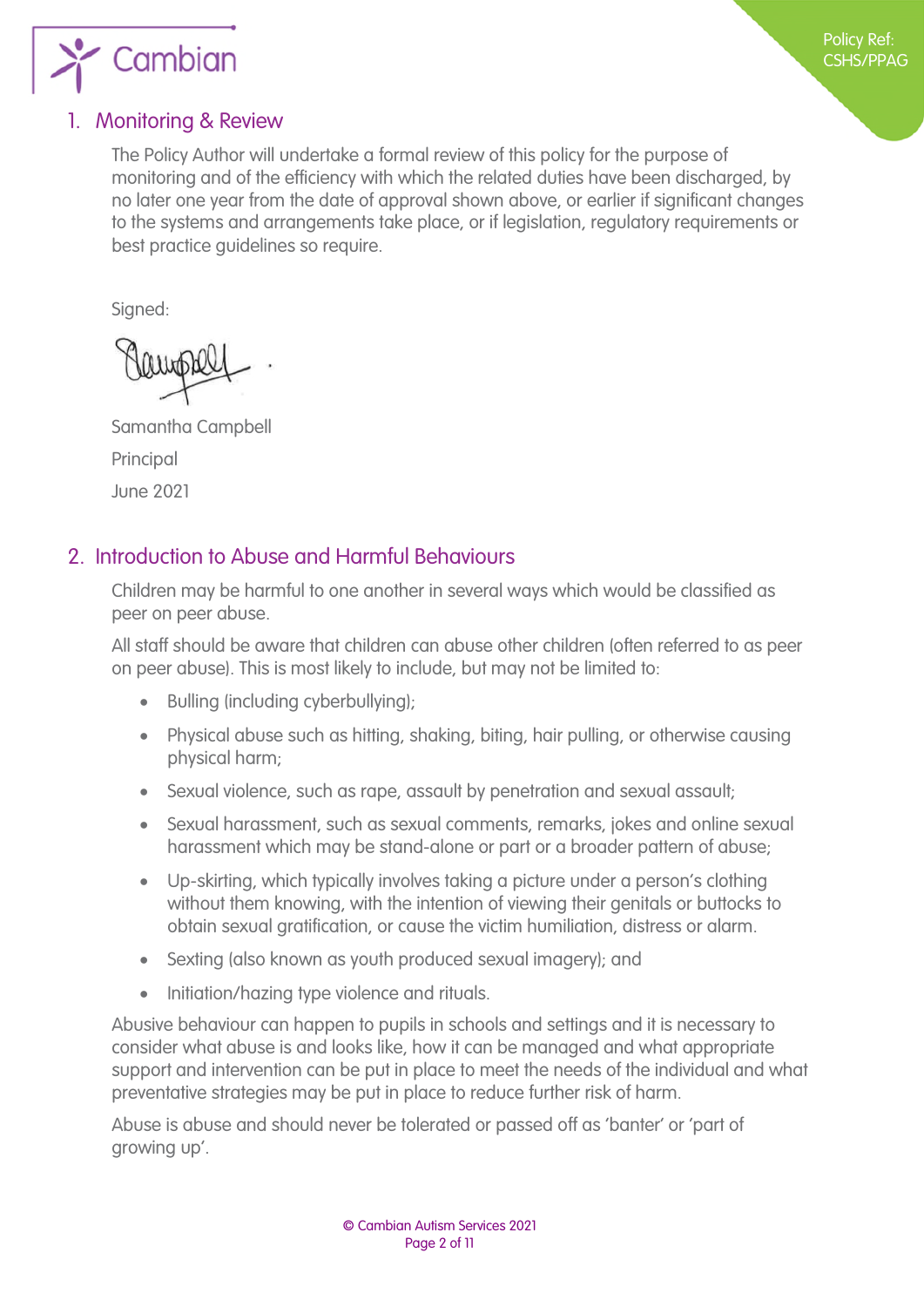

#### <span id="page-2-1"></span>3. Types of Abuse

<span id="page-2-0"></span>There are many forms of abuse that may occur between peers and this list is not exhaustive. Each form of abuse or prejudiced behaviour is described in detail followed by advice and support on actions to be taken.

#### <span id="page-2-2"></span>Physical Abuse

e.g. (biting, hitting, kicking, hair pulling etc.)

Physical abuse may include, hitting, kicking, nipping, shaking, biting, hair pulling, or otherwise causing physical harm to another person. There may be many reasons why a child harms another and it is important to understand why a child has engaged in such behaviour, including accidently before considering the action or punishment to be undertaken.

#### <span id="page-2-3"></span>Sexually Harmful Behaviour/Sexual Abuse

e.g. (inappropriate sexual language, touching, sexual assault etc.)

Sexually harmful behaviour from children is not always contrived or with the intent to harm others. There may be many reasons why a child engages in sexually harmful behaviour and it may be just as distressing to the child who instigates it as well as the child it is aimed at. Sexually harmful behaviour may range from inappropriate sexual language, inappropriate role play, to sexually touching another or sexual assault/abuse.

#### <span id="page-2-4"></span>Bullying

e.g. (physical, name calling, homophobic etc.)

Bullying is unwanted, aggressive behaviour among school aged children that involves a real or perceived power imbalance. The behaviour is repeated, or has the potential to be repeated, over time. Both children who are bullied and who bully others may have serious, lasting problems.

In order to be considered bullying, the behaviour must be aggressive and include:

- An Imbalance of Power: Children who bully use their power—such as physical strength, access to embarrassing information, or popularity—to control or harm others. Power imbalances can change over time and in different situations, even if they involve the same people.
- Repetition: Bullying behaviours happen more than once or have the potential to happen more than once.

Bullying includes actions such as making threats, spreading rumours, attacking someone physically or verbally or for a particular reason e.g. size, hair colour, gender, sexual orientation, and excluding someone from a group on purpose.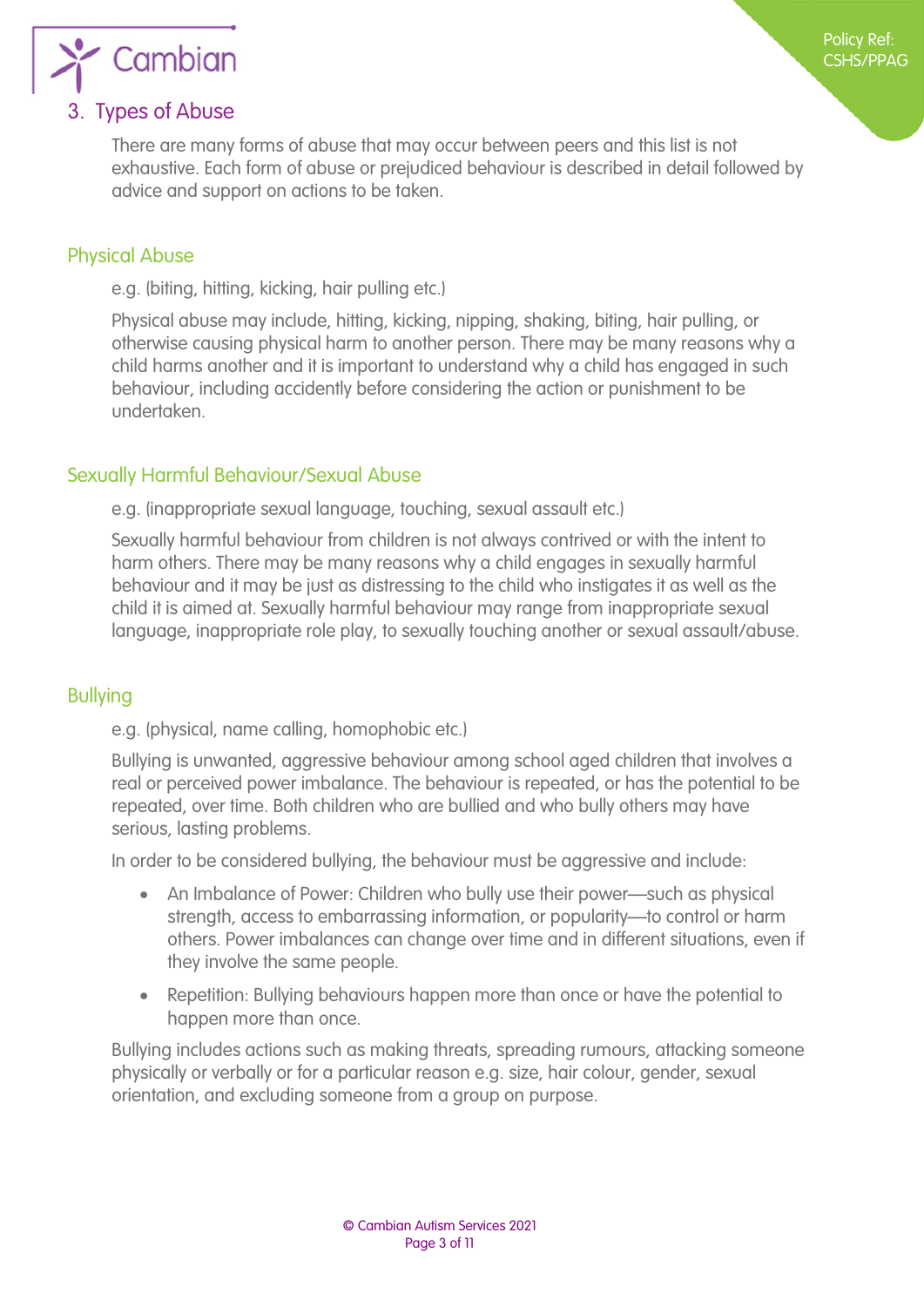# Cambian

#### <span id="page-3-1"></span>Cyber Bullying

<span id="page-3-0"></span>Cyberbullying is the use of phones, instant messaging, e-mail, chat rooms or social networking sites such as Facebook and Twitter to harass threaten or intimidate someone for the same reasons as stated above.

It is important to state that cyber bullying can very easily fall into criminal behaviour under the Malicious Communications Act 1988 and is also supported by the Communications Act 2003.

If the behaviour involves the use of taking or distributing indecent images of children under the age of 18 then this is also a criminal offence under the Sexual Offences Act 2003. Outside of the immediate support children may require in these instances, the school will have no choice but to involve the police to investigate these situations.

#### <span id="page-3-2"></span>Youth Produced Sexual Imagery (Sexting)

Youth produced sexual imagery (Sexting) is when someone sends or receives a sexually explicit text, image or video. This includes sending 'nude pics', 'rude pics' or 'nude selfies'. Pressuring someone into sending a nude picture can happen in any relationship and to anyone, whatever their age, gender or sexual preference.

However, once the image is taken and sent, the sender has lost control of the image and these images could end up anywhere. By having in their possession, or distributing, indecent images of a person under 18 on to someone else, children are not even aware that they could be breaking the law as stated as these are offences under the Sexual Offences Act 2003.

#### <span id="page-3-3"></span>Initiation/Hazing

Hazing is a form of initiation ceremony which is used to induct newcomers into an organisation such as a private school, sports team etc. There are a number of different forms, from relatively mild rituals to severe and sometimes violent ceremonies.

The idea behind this practice is that it welcomes newcomers by subjecting them to a series of trials which promote a bond between them. After the hazing is over, the newcomers also have something in common with older members of the organisation, because they all experienced it as part of a rite of passage. Many rituals involve humiliation, embarrassment, abuse, and harassment.

#### <span id="page-3-4"></span>Prejudiced Behaviour

The term prejudice-related bullying refers to a range of hurtful behaviour, physical or emotional or both, which causes someone to feel powerless, worthless, excluded or marginalised, and which is connected with prejudices around belonging, identity and equality in wider society – in particular, prejudices to do with disabilities and special educational needs, ethnic, cultural and religious backgrounds, gender, home life, (for example in relation to issues of care, parental occupation, poverty and social class) and sexual identity (homosexual, bisexual, transsexual).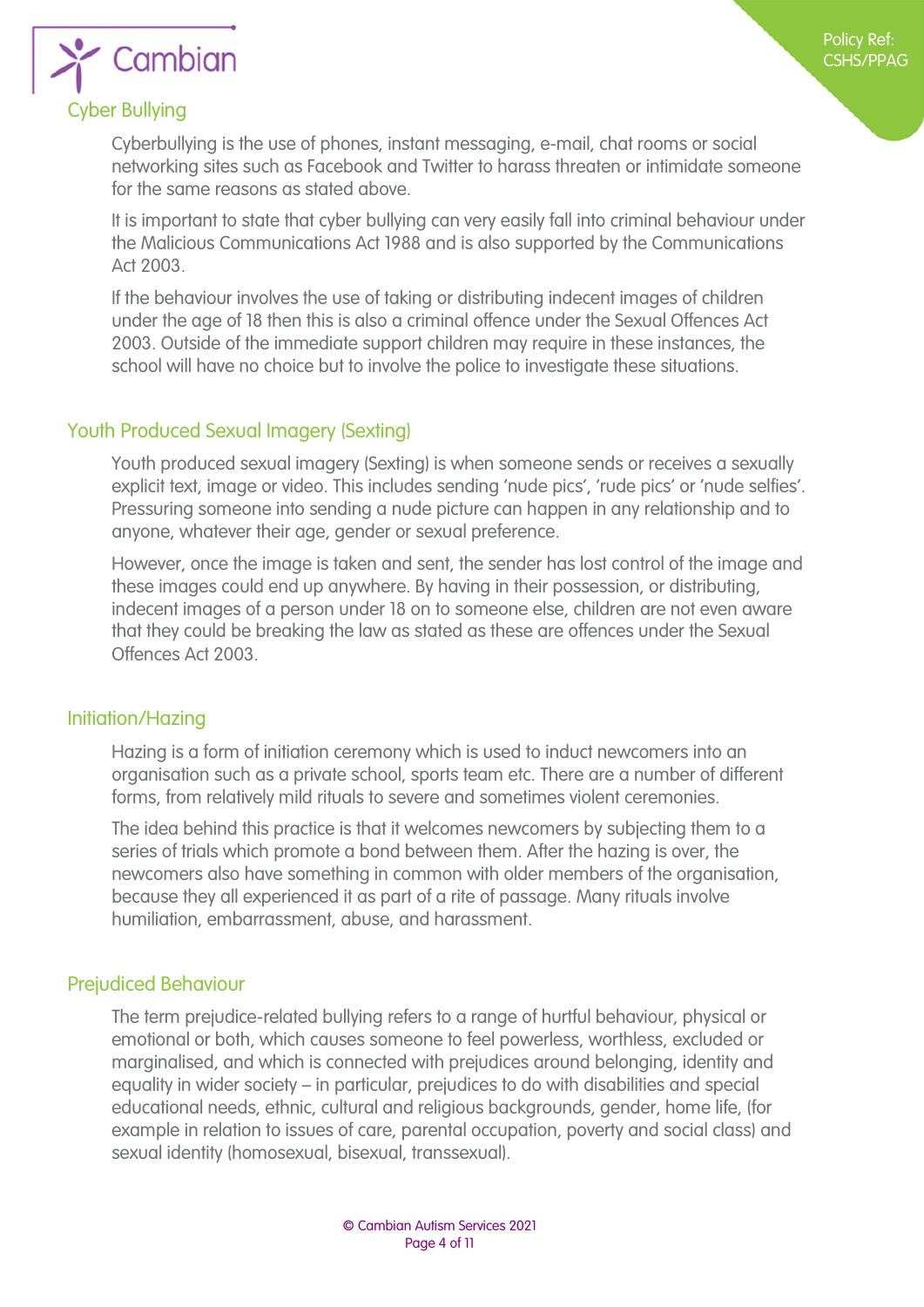

#### <span id="page-4-0"></span>Teenage Relationship Abuse

Teenage relationship abuse is defined as a pattern of actual or threatened acts of physical, sexual, and/or emotional abuse, perpetrated by an adolescent (between the ages of 13 and 18) against a current or former partner. Abuse may include insults, coercion, social sabotage, sexual harassment, threats and/or acts of physical or sexual abuse. The abusive teen uses this pattern of violent and coercive behaviour, in a heterosexual or same gender relationship, in order to gain power and maintain control over the partner.

#### <span id="page-4-1"></span>4. Expected Action taken by All Staff

As with all safeguarding concerns staff are expected to follow the school's policy and procedure. All staff should act in the best interests of the child, immediate consideration should be given as to how best to support and protect the victim and the alleged perpetrator, as well as any other pupils that area involved or impacted.

The Designated Lead should be informed as soon as possible so they can make decisions around next steps

Staff should not be prejudiced, judgemental, dismissive or irresponsible in dealing with such sensitive matters. "It is essential that all victims are reassured that they are being taken seriously and that they will be supported and kept safe" KCSIE 2019.

#### <span id="page-4-2"></span>Consider using the Brook Sexual Behaviour Traffic Light Tool:

#### <https://www.brook.org.uk/our-work/category/sexual-behaviours-traffic-light-tool>

The tool uses a traffic light system to categorise the sexual behaviours of children and is designed to help professionals:

- Make decisions about safeguarding children
- Assess and respond appropriately to sexual behaviour in children
- Understand healthy sexual development and distinguish it from harmful behaviour

By categorising sexual behaviours as green, amber or red, professionals across different agencies can work to the same standardised criteria when making decisions and can protect children with a unified approach.

#### <span id="page-4-3"></span>5. Next Steps

If the information that you have available to you at any point indicates that a child may be at risk of significant harm or has suffered significant harm, then you must make a safeguarding referral to the MASH (see page 12 for contact details) immediately (where a crime/potential crime has been committed the police should also be notified).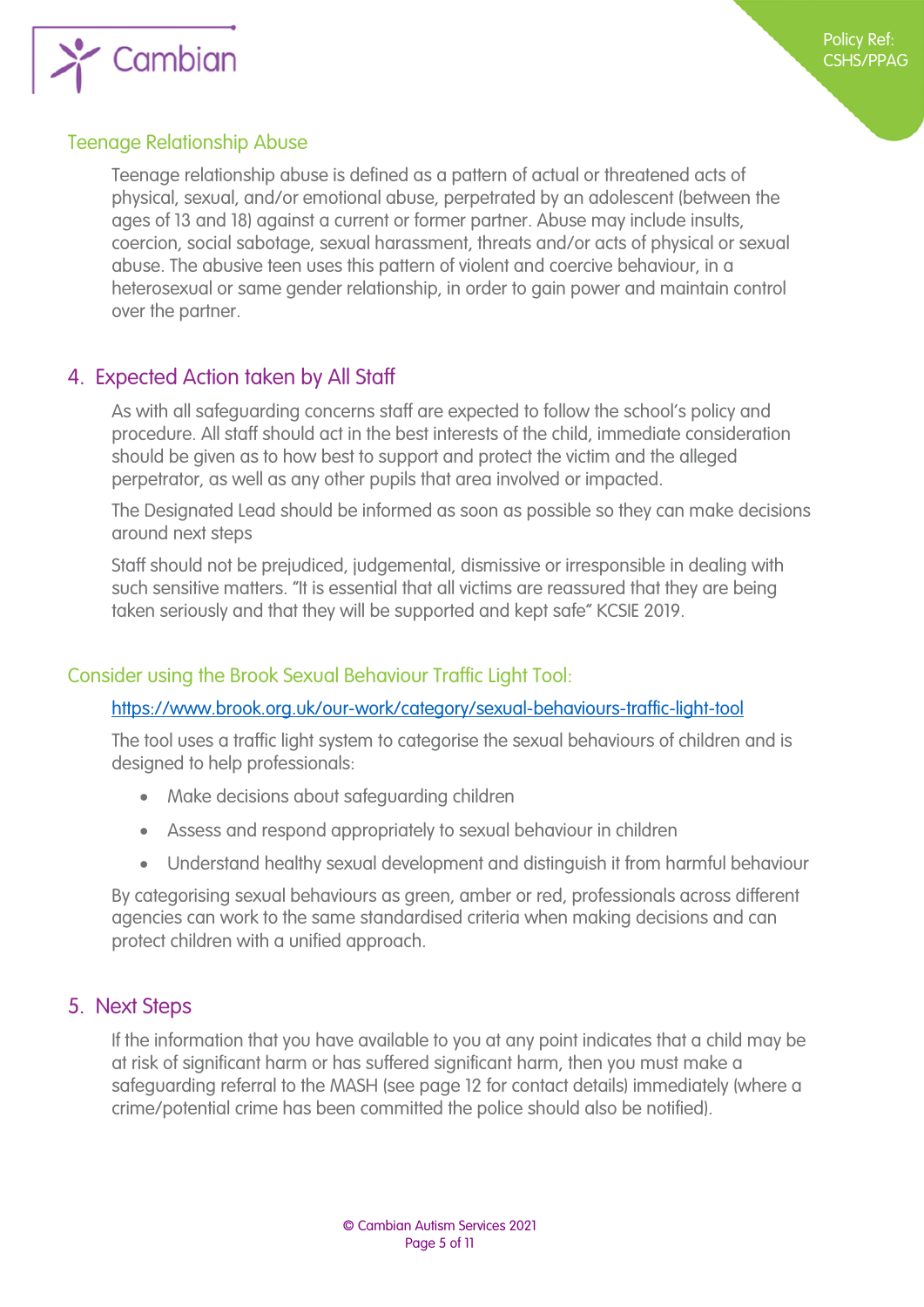

If social care and the police intend to pursue this further, they may ask to interview the children in school, or they may ask for parents to come to school to be spoken to also. It is important to be prepared for every situation and the potential time it may take.

Policy Ref: CSHS/PPAG

It may also be that social care feel that it does not meet their criteria in which case you may challenge that decision, with that individual or their line manager. If on discussion however, you agree with the decision, you may then be required to inform parents.

Consideration should be given to contacting the Locality and Community support Service (LCSS) (See page 12 for contact details) and carrying out a no names consultation for advice and support.

#### <span id="page-5-0"></span>6. Begin to Risk Assess

At this point you must consider intent. Has this been a deliberate or contrived situation for one child to be able to harm another? Remember to include all risk factors and what you can put in place to mitigate and lower the risk.

#### <span id="page-5-1"></span>7. Informing Parents

Please Note: When referring to parents this applies to parents of victim and alleged perpetrator.

If, once appropriate advice has been sought from police/social care you have agreement to inform parents/guardians or have been allocated that role from the other services involved then you need to inform the parents/guardians within the timeframe agreed. If other services are not going to be involved then equally, this information may need to be shared with parents.

If a child is deemed to be 'Gillick Competent' following the 'Fraser' guidelines and does not wish you to share the information with parents, then the school must consider this (unless this has occurred through significant harm in which case a criminal/social care case is likely or the child is under the age of 13). https://learning.nspcc.org.uk/researchresources/briefings/gillick-competency-and-fraser-guidelines/

In all circumstances where risk of harm to the child is evident, then the school should encourage the child to share the information with their parents and support them to do this.

If the child does not give consent, but school can evidence they are acting in the best interests of the child, they would not be criticised by disclosing to parents/guardians against the child's wishes, the evidence and justification for this decision would need to be clearly documented at school to ensure school are not actively breaching the rights and choices of the child. This would apply to parents of all children that are involved.

The best way to inform parents is face to face. Although this may be time consuming, the nature of the incident and the type of harm/abuse a child may be suffering can cause fear and anxiety to parents whether their child is the child who was harmed or who harmed another.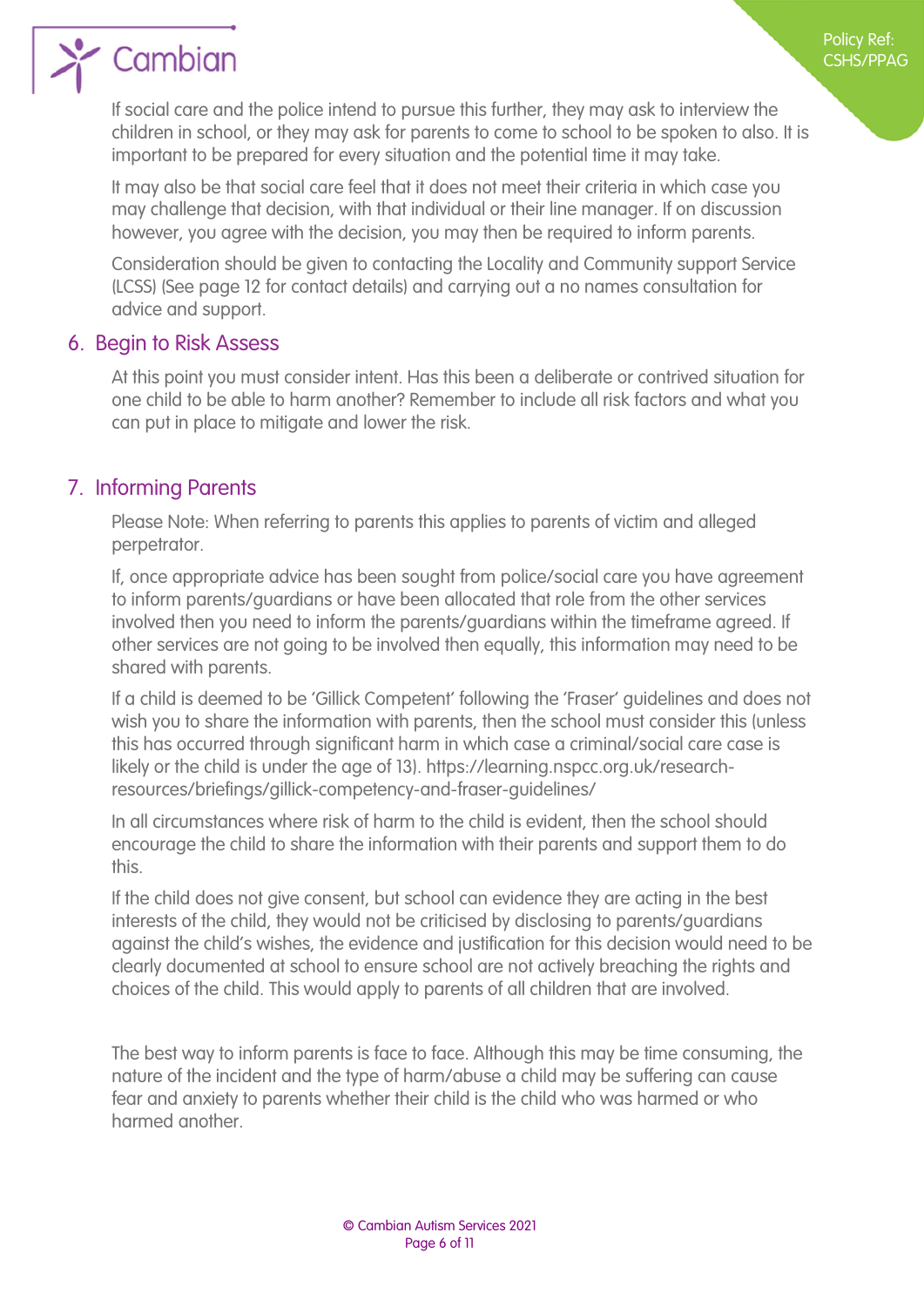

<span id="page-6-0"></span>What is the age of the children involved?

How old are the children involved in the incident and is there any age difference between those involved? (In relation to sexual exploration, children under the age of 5, in particular 1-4-year olds who are learning toileting skills may show a particular interest in exploration. This, however should not be overlooked if other factors of concern are present (see following).

Where did the incident or incidents take place?

Was the incident in an open, visible place to others? If so, was it observed? If not, is

more supervision required within this particular area?

What was the explanation by all children involved of what occurred?

Can each of the children give the same explanation of the incident? What is the effect on the children involved? Is the incident seen to be bullying for example, in which case is it regular and repetitive? Does one child's version differ from another's and if so why?

What is each child's understanding of what occurred?

Do the children know/understand what they are doing? E.g. do they have knowledge of body parts, of privacy and what constitutes inappropriate touching? Could the child's behaviour have been prompted by something they may have heard or been learning about? Is the behaviour deliberate and contrived?

Does the child understand the impact of their behaviour on the other person? In dealing with an incident of this nature the answers are not always clear cut. If you are concerned or unsure as to whether or not there is any risk involved, please seek advice from the MASH or the Locality and Community Support Service.

#### Patterns of Behaviour

<span id="page-6-1"></span>Has the behaviour been repeated by or to an individual on more than one occasion? Has the behaviour persisted after it has already been discussed or dealt with?

#### For the children involved

<span id="page-6-2"></span>Once the outcome of the incident(s) has been established it is necessary to ensure future incidents of abuse do not occur again and consider the support and intervention required for those involved. Consider whether a restorative approach with all the children involved children is appropriate.

#### For children who have been harmed

<span id="page-6-3"></span>What support they require depends on the individual child. It may be that they wish to seek counselling or one to one support via a mentor. It may also be that they feel able to deal with the incident(s) on their own or with support of family and friends. It is important that children are monitored and offered support should they require it in the future. If the incidents are of a bullying nature, children may need support in improving peer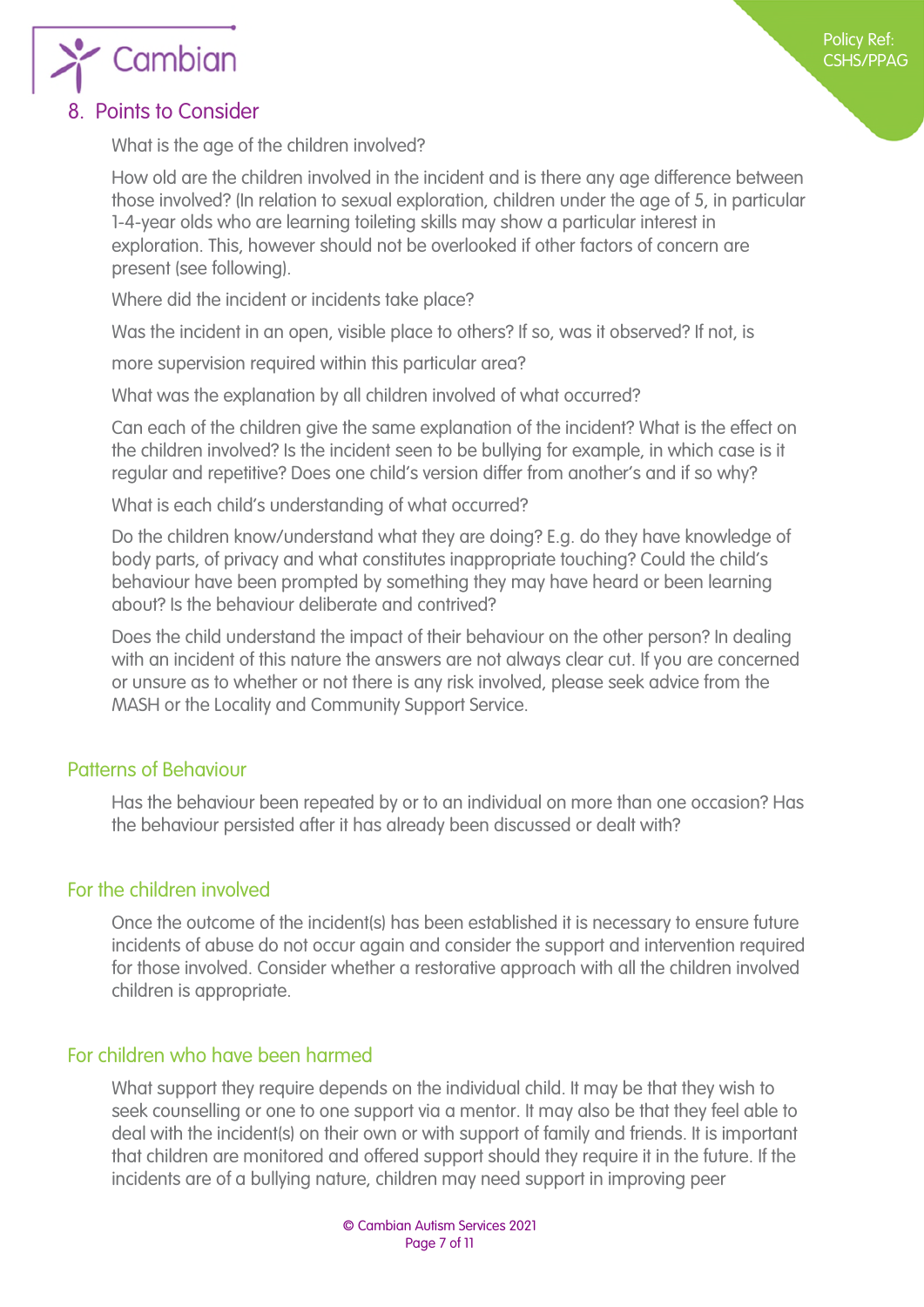

## Cambian

groups/relationships with children or restorative work with all those involved may be required.

Other interventions that could be considered may target a whole class or year group - for example a speaker on cyber bullying, relationship abuse etc. It may be that through the continued curriculum certain issues can be discussed and debated more frequently.

If the child feels particularly vulnerable it may be that a risk assessment can be put in place for them whilst in school so that they have someone named that they can talk to, support strategies for managing future issues and identified services to offer additional support.

#### For children who have displayed harmful behaviour

<span id="page-7-0"></span>It is important to understand why the child has behaved in such a way. It may be that the child is experiencing their own difficulties and may even have been harmed themselves in a similar way. In such cases support such as one to one mentoring or counselling may also be necessary. Particular support from identified services may be necessary through an Early Help referral and the child may require additional support from family members.

Please note that if a referral has been made social care and police must make decisions before schools take any actions

Once the support required to meet the child's needs has been put in place, it is important that the child understands the impact of their behaviour. This may be in the form of restorative justice e.g. making amends with the child they have targeted if this has been some form of bullying. In the cases of sexually harmful behaviour it may be a requirement for the child to engage in one to one work with a particular service or agency (if a crime has been committed this may be through the police or youth justice service). If there is any form of criminal investigation ongoing it may be that the child cannot be educated on site until the investigation has concluded. In which case, the school will need to be provide the child with appropriate support and education whilst off site.

Even following the conclusion of any investigation, a child's behaviour may continue to pose a risk to others in which case an individual risk assessment may be required. This should be completed via a multi-agency response to ensure that the needs of the child and the risks towards others are measured by all of those agencies involved including the child and their parents. This may mean additional supervision of the child or protective strategies if the child feels at risk of engaging in further inappropriate or harmful behaviour.

The school may also choose a consequence such as exclusion or internal exclusion/inclusion/seclusion for a period of time to allow the child to reflect on their behaviour.

#### 9. After Care

<span id="page-7-1"></span>It is important that following the incident the children involved continue to feel supported and receive help even if they have stated that they are managing the incident. Sometimes the feelings of remorse, regret or unhappiness may occur at a much later stage than the incident. It is important to ensure that children do not engage in any further harmful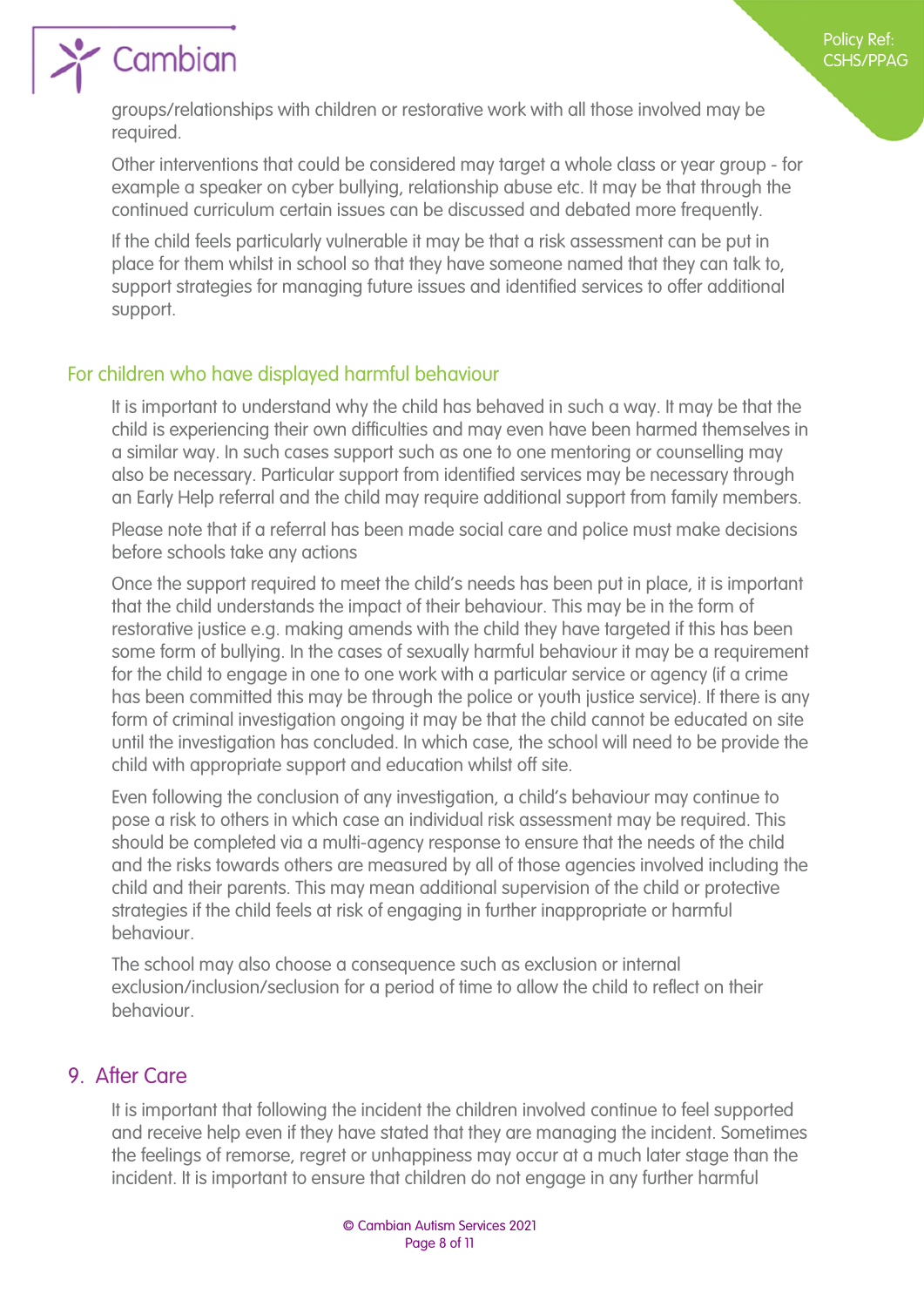

behaviour either towards someone else or to themselves as a way of coping (e.g. selfharm). In which case, regular reviews with the children following the incident(s) are imperative.

Policy Ref: CSHS/PPAG

#### 10. Preventative Strategies for Schools and Settings

<span id="page-8-0"></span>For all schools and settings, it is important to develop appropriate strategies in order to prevent peer on peer abuse rather than manage the issues in a reactive way.

Firstly, and most importantly for schools and settings is the recognition that peer on peer abuse can and will occur on any site even with the most stringent of policies and support mechanisms. It is important to continue to recognise and manage risks and learn how to improve and move forward with strategies in supporting children to talk about issues with staff.

This can be supported by ensuring that each school/setting has an open environment where children feel safe to share information about anything that is upsetting or worrying them. This can be strengthened through a strong and positive PHSE/SMSC curriculum that tackles such issues as prejudiced behaviour and gives children an open forum to talk things through rather than seek one on one opportunities to be harmful to one another.

To enable such an open and honest environment it is necessary to ensure the whole workforce feels confident and enabled to talk about issues and challenge perceptions of children, including use of inappropriate language and behaviour towards one another. In order to create such an environment, whole staff training, CPD around abusive behaviours and talking to children in a way that continues to create an open and honest environment without prejudice is required. It is incredibly important that staff do not dismiss issues as 'banter' or 'growing up' or compare them to their own experiences of childhood. It is necessary that staff consider each issue and each individual in their own right before taking action. If staff minimise the concerns raised it may result in a child seeking no further help or advice.

It is important that signposting is available to children in the event that they do not feel confident raising an issue with staff. It is useful to have a resource board with support services on a wide range of issues so that children can seek their own solutions should they wish to. In the same way external services or support programmes could be brought in to talk to children about specific issues to prevent peer on peer abuse.

#### 11. References and Useful Links

<span id="page-8-1"></span>Whatis.com

<http://whatis.techtarget.com/definition/cyberbullying>

This is Abuse campaign

[https://assets.publishing.service.gov.uk/government/uploads/system/uploads/attachme](https://assets.publishing.service.gov.uk/government/uploads/system/uploads/attachment_data/file/410010/2015-03-08_This_is_Abuse_campaign_summary_report__2_.pdf) [nt\\_data/file/410010/2015-03-08\\_This\\_is\\_Abuse\\_campaign\\_summary\\_report\\_\\_2\\_.pdf](https://assets.publishing.service.gov.uk/government/uploads/system/uploads/attachment_data/file/410010/2015-03-08_This_is_Abuse_campaign_summary_report__2_.pdf)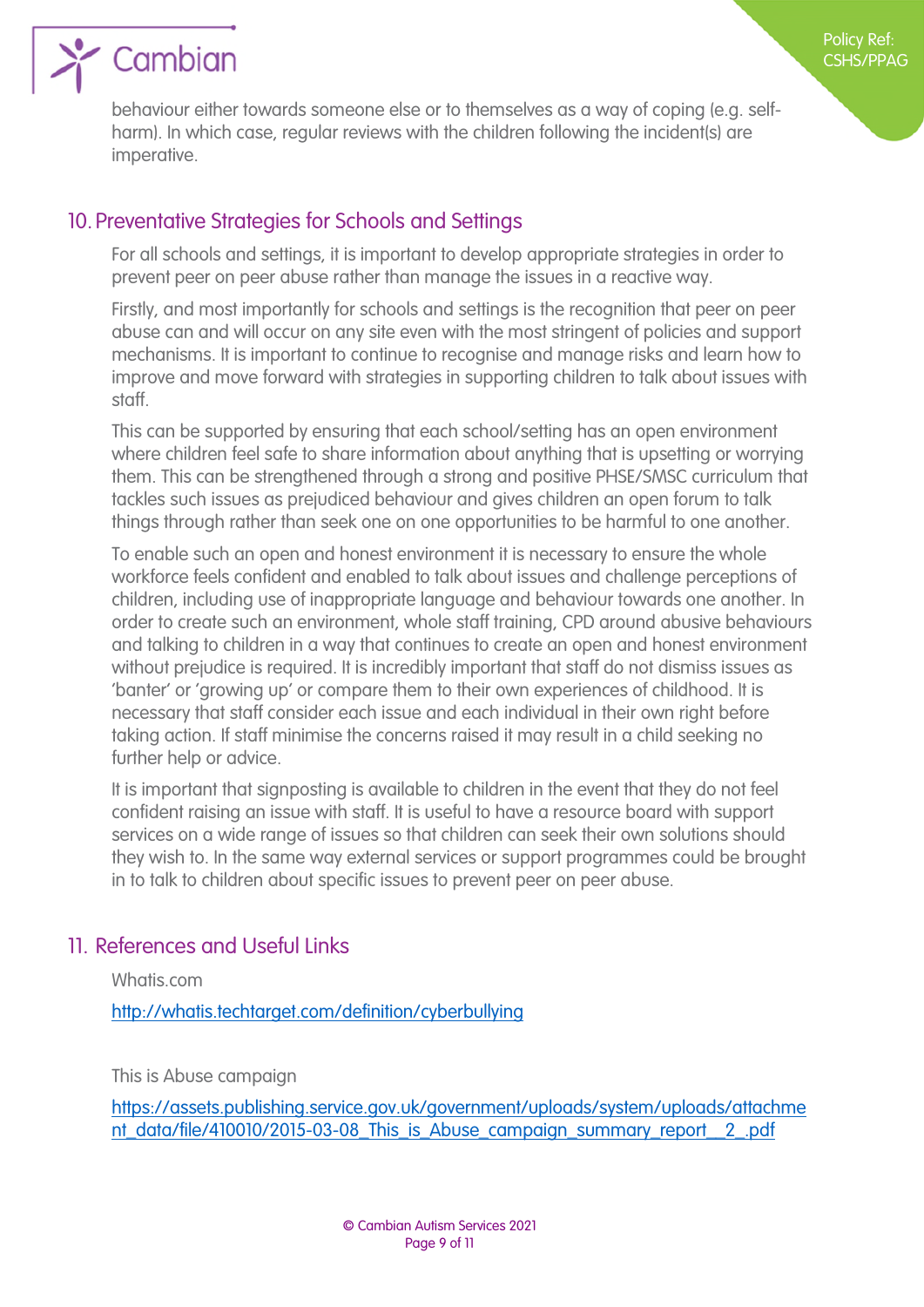



Department for Education:

[https://www.gov.uk/government/publications/sexual-violence-and-sexual-harassment](https://www.gov.uk/government/publications/sexual-violence-and-sexual-harassment-between-children-in-schools-and-colleges)[between-children-in-schools-and-colleges](https://www.gov.uk/government/publications/sexual-violence-and-sexual-harassment-between-children-in-schools-and-colleges)

Keeping Children Safe in Education 2020

[https://assets.publishing.service.gov.uk/government/uploads/system/uploads/attachme](https://assets.publishing.service.gov.uk/government/uploads/system/uploads/attachment_data/file/954314/Keeping_children_safe_in_education_2020_-_Update_-_January_2021.pdf) nt\_data/file/954314/Keeping\_children\_safe\_in\_education\_2020\_-\_Update\_-[\\_January\\_2021.pdf](https://assets.publishing.service.gov.uk/government/uploads/system/uploads/attachment_data/file/954314/Keeping_children_safe_in_education_2020_-_Update_-_January_2021.pdf)